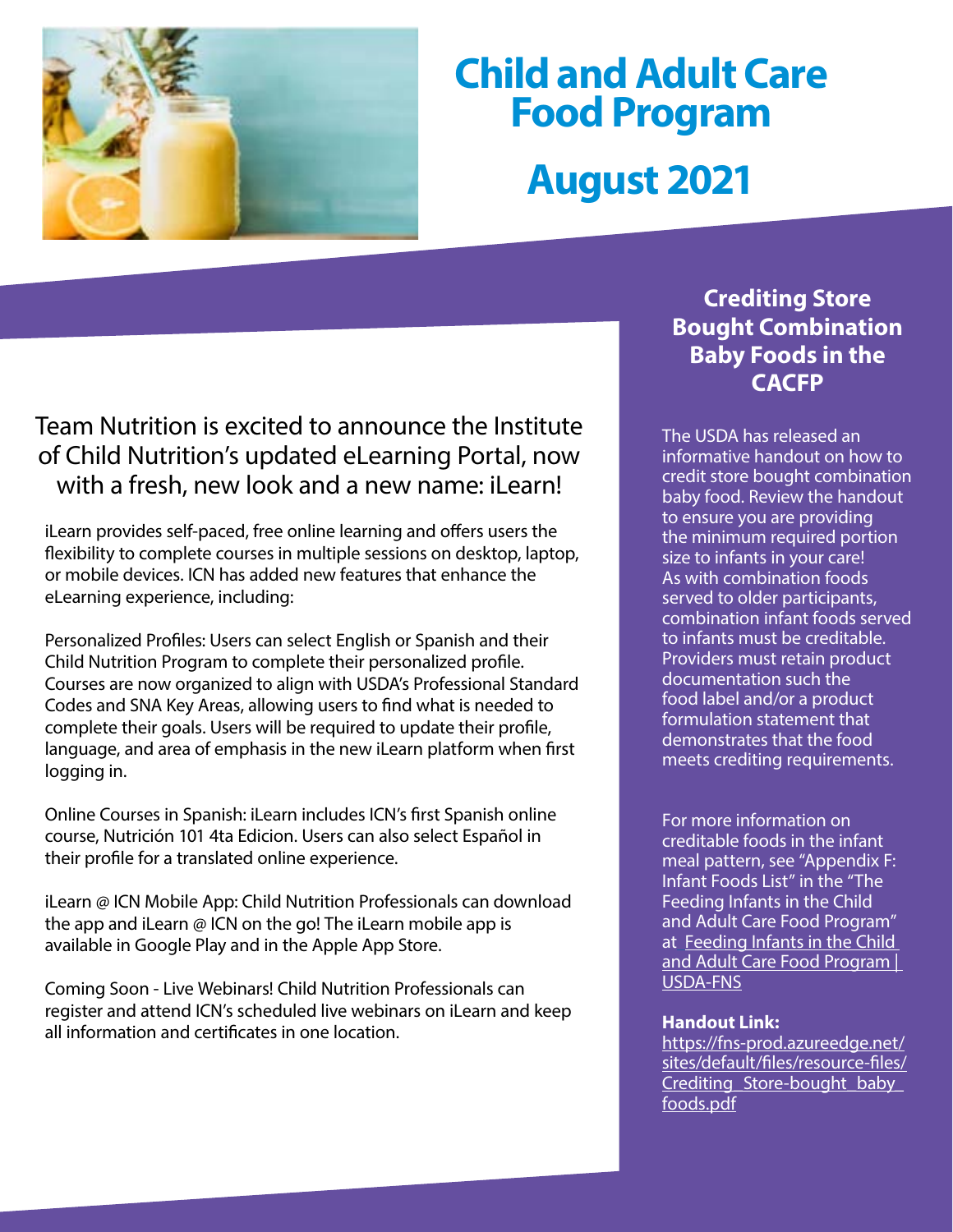## **Brighton CACFP Meal Pattern Trainings**

Free on-line trainings are now available.

## **Brighton Training** Website link:

[www.](http://www.misponsortraining.com) [misponsortraining.com](http://www.misponsortraining.com)

#### **New Sponsor Training 2021**

(Course name: Michigan 120) is now live. This training is for new Sponsors and/ or Sponsors with new staff. It includes Civil Rights.

#### **Annual Sponsor Training**

(Course Name: Michigan 110) is for returning CACFP sponsors and also included Civil Rights.

Both provide key training for new and returning staff.

A link to the training site is also located on the CACFP web page under the training button.



## **Child and Adult Care Food Program (CACFP) Meal Pattern Flexibility Waiver: Effective for July 1, 2021 to June 30, 2022, is now available.**

The USDA approved a nationwide waiver for meal pattern flexibility for School Year (SY) 2021-2022 for the CACFP (**[Waiver # 91](https://gcc02.safelinks.protection.outlook.com/?url=https%3A%2F%2Ffns-prod.azureedge.net%2Fsites%2Fdefault%2Ffiles%2Fresource-files%2FCOVID19NationwideWaiver91os.pdf&data=04%7C01%7CGalbaviT%40michigan.gov%7Caa13ce630ed34df3e71208d9371006f5%7Cd5fb7087377742ad966a892ef47225d1%7C0%7C0%7C637601364239559241%7CUnknown%7CTWFpbGZsb3d8eyJWIjoiMC4wLjAwMDAiLCJQIjoiV2luMzIiLCJBTiI6Ik1haWwiLCJXVCI6Mn0%3D%7C1000&sdata=blm6o%2B%2BPV8zziUfcATDKWACC8VpPqis3qxmbJANcLU8%3D&reserved=0)**). This waiver is offered to encourage the safe re-opening of child and adult care facilities throughout the summer and school year of 2021-2022. The USDA expects and strongly encourages Program operators to maintain and meet the nutrition standards for the CACFP to the greatest extent possible to ensure access to safe, nutritious meals.

The CACFP Meal Pattern Flexibility **[waiver request](https://gcc02.safelinks.protection.outlook.com/?url=https%3A%2F%2Fforms.office.com%2FPages%2FResponsePage.aspx%3Fid%3Dh3D71Xc3rUKWaoku9HIl0adBQgBF3EpMrfJJyRNd7ZFURUdTSUo1Q0dFNUw1M1VNTFVLWUZKSjc5SC4u&data=04%7C01%7CGalbaviT%40michigan.gov%7Caa13ce630ed34df3e71208d9371006f5%7Cd5fb7087377742ad966a892ef47225d1%7C0%7C0%7C637601364239559241%7CUnknown%7CTWFpbGZsb3d8eyJWIjoiMC4wLjAwMDAiLCJQIjoiV2luMzIiLCJBTiI6Ik1haWwiLCJXVCI6Mn0%3D%7C1000&sdata=jyvMbMUoQd5QRROr9uxG8BK%2FFD70ysF3N%2BloxM1uaTA%3D&reserved=0)  [form](https://gcc02.safelinks.protection.outlook.com/?url=https%3A%2F%2Fforms.office.com%2FPages%2FResponsePage.aspx%3Fid%3Dh3D71Xc3rUKWaoku9HIl0adBQgBF3EpMrfJJyRNd7ZFURUdTSUo1Q0dFNUw1M1VNTFVLWUZKSjc5SC4u&data=04%7C01%7CGalbaviT%40michigan.gov%7Caa13ce630ed34df3e71208d9371006f5%7Cd5fb7087377742ad966a892ef47225d1%7C0%7C0%7C637601364239559241%7CUnknown%7CTWFpbGZsb3d8eyJWIjoiMC4wLjAwMDAiLCJQIjoiV2luMzIiLCJBTiI6Ik1haWwiLCJXVCI6Mn0%3D%7C1000&sdata=jyvMbMUoQd5QRROr9uxG8BK%2FFD70ysF3N%2BloxM1uaTA%3D&reserved=0)** must be completed to request a waiver. It can be completed at any time during the waiver period.

Complete the wavier form to request any or all of the following items:

- Waive the requirement to serve one whole grain rich (WGR) item per day
- Waive the requirement to begin using ounce equivalents to measure grain servings by October 1, 2021
- Waive the requirement to serve only fat free flavored milk (allows 1% flavored milk for participants ages 6 and up ONLY)

CACFP operators will need to provide targeted, justified reasons for each request(s) to waive the above meal pattern requirements. Reasons given are to demonstrate specific need based on the Sponsor's plans to support access to nutritious meals while minimizing potential exposure to COVID-19. Requests will be approved on a case by case basis for each sponsor. You will be notified via email regarding MDE's decision.

Please keep your participants' health and well-being in mind and seek to meet the meal pattern requirements to the greatest extent possible. All CACFP meal pattern requirements remain in effect.

The Child and Adult Care Food Program form is found on the MDE CACFP webpage under resources and here: **[MDE CACFP Meal Pattern Waiver Request Form](https://gcc02.safelinks.protection.outlook.com/?url=https%3A%2F%2Fforms.office.com%2FPages%2FResponsePage.aspx%3Fid%3Dh3D71Xc3rUKWaoku9HIl0adBQgBF3EpMrfJJyRNd7ZFURUdTSUo1Q0dFNUw1M1VNTFVLWUZKSjc5SC4u&data=04%7C01%7CGalbaviT%40michigan.gov%7Caa13ce630ed34df3e71208d9371006f5%7Cd5fb7087377742ad966a892ef47225d1%7C0%7C0%7C637601364239569197%7CUnknown%7CTWFpbGZsb3d8eyJWIjoiMC4wLjAwMDAiLCJQIjoiV2luMzIiLCJBTiI6Ik1haWwiLCJXVCI6Mn0%3D%7C1000&sdata=L4%2BnOWRr4dvhWsWwWpyMN6NK2QESKySiECMRHzkPvn0%3D&reserved=0)**

If you have any questions, please contact your program analyst (email is best), Melissa Lonsberry, Program Consultant, at lonsberrym@michigan.gov or the CACFP office at MDE-CNAP-CACFP@michigan.gov.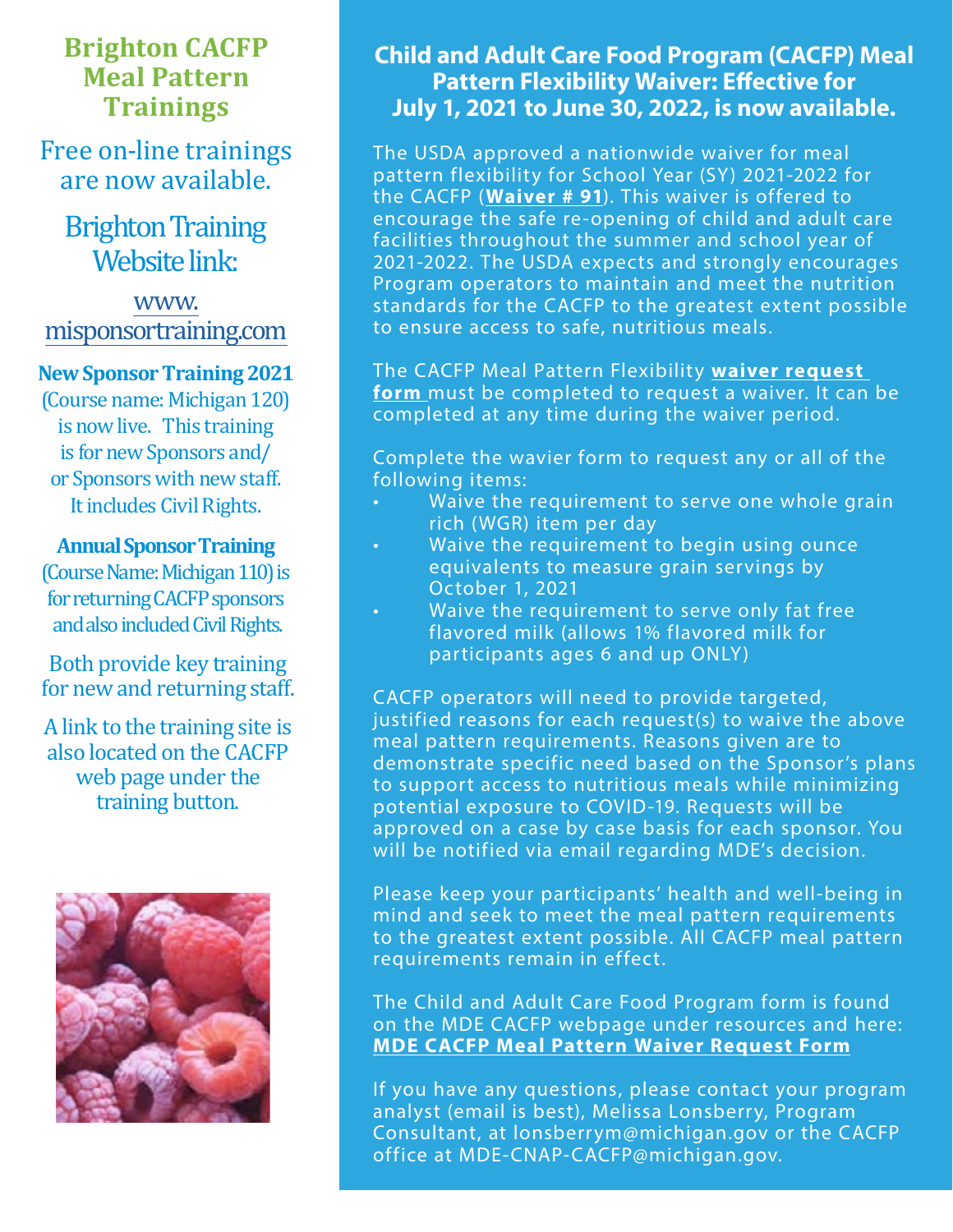#### **[Cultivate Michigan Marketplace: Growing Connections in Early Care and Education](https://fns-prod.azureedge.net/sites/default/files/resource-files/FiestaMexicanLasagnaCACFPCenterRecipe.pdf)**

Later this summer, we will virtually gather early care and education providers, farmers, food suppliers, and farmers market managers in each region of the state to make connections between local food buyers and sellers. Join us to build your network in these virtual meet-the-buyers style events! Food suppliers will make connections and learn how to market and sell to early care and education sites, and child care providers will connect with sellers to purchase local foods for the children they serve

These Cultivate Michigan Marketplace events are for:

- Early Care and Education Providers interested in purchasing local food products from farmers, food suppliers, and farmers markets in their region. Child care centers, family care homes, Head Start and Early Head Start, tribal child care programs, and preschools based in K-12 schools are welcome.
- Food Suppliers interested in selling local foods to early care and education sites in their region. Farmers, farmers market managers, food hubs, processors, and distributors are welcome.

Save the date for your regional event!

Each virtual event will take place from 6:30 – 7:30 pm on the following dates:

- Monday, August 16 Upper Peninsula
- Tuesday, August 17 Southwest Michigan
- Wednesday, August 18 West Michigan
- Thursday, August 19 Northern Lower Peninsula
- Monday, August 23 East Michigan
- Tuesday, August 24 Mid-Michigan
- Wednesday, August 25 Southeast Michigan
- Thursday, August 26 Southeast Michigan (Wayne, Oakland, and Macomb counties)

More details and registration to come soon.

To learn more about farm to early care and education, visit the [Michigan Farm to Early Care and](https://gcc02.safelinks.protection.outlook.com/?url=https%3A%2F%2Furldefense.com%2Fv3%2F__https%3A%2Fr20.rs6.net%2Ftn.jsp%3Ff%3D001PwArl2LoeZtXYO5GTHyEi4svcMw_VSLos-h3nq_IMF4leiFrwJIzouTpVO7aLqm4OSJ6lYgtzQvD7XPnQ24r3HIpdUHkSNwJynAbYf2nlT3TDNSyz0TZRLmLfj5RqqdqdpFOCxf5DXlqzKxyWHJ11GXfC6VbCXT0iP6HVfJnZqs9NPQwkEJYZP786eF3t4o8%26c%3D9oMsqeyGjQmMMAc5nNv7t_5dCNNkHQPn3kZtdcLbTBOSe-a5onWCxg%3D%3D%26ch%3DpmAc7vakIsxPfMZDHx45MgfsvBAwX_A5GCE60s0j_e6Negm9tfnFDA%3D%3D__%3B!!HXCxUKc!l1k_poH6jJxkHUlAuhAZfesiQ90l52bSm-yRFxzhd16rT_uRUeKMD-NVXtzdyc8%24&data=04%7C01%7CGalbaviT%40michigan.gov%7C83ded7ffef4e42c1877308d935919302%7Cd5fb7087377742ad966a892ef47225d1%7C0%7C0%7C637599721611318017%7CUnknown%7CTWFpbGZsb3d8eyJWIjoiMC4wLjAwMDAiLCJQIjoiV2luMzIiLCJBTiI6Ik1haWwiLCJXVCI6Mn0%3D%7C1000&sdata=bhHg9kaAd4YptRa0MNevpluD40yJEvw0NT%2FlMjiadGE%3D&reserved=0)  [Education Network website.](https://gcc02.safelinks.protection.outlook.com/?url=https%3A%2F%2Furldefense.com%2Fv3%2F__https%3A%2Fr20.rs6.net%2Ftn.jsp%3Ff%3D001PwArl2LoeZtXYO5GTHyEi4svcMw_VSLos-h3nq_IMF4leiFrwJIzouTpVO7aLqm4OSJ6lYgtzQvD7XPnQ24r3HIpdUHkSNwJynAbYf2nlT3TDNSyz0TZRLmLfj5RqqdqdpFOCxf5DXlqzKxyWHJ11GXfC6VbCXT0iP6HVfJnZqs9NPQwkEJYZP786eF3t4o8%26c%3D9oMsqeyGjQmMMAc5nNv7t_5dCNNkHQPn3kZtdcLbTBOSe-a5onWCxg%3D%3D%26ch%3DpmAc7vakIsxPfMZDHx45MgfsvBAwX_A5GCE60s0j_e6Negm9tfnFDA%3D%3D__%3B!!HXCxUKc!l1k_poH6jJxkHUlAuhAZfesiQ90l52bSm-yRFxzhd16rT_uRUeKMD-NVXtzdyc8%24&data=04%7C01%7CGalbaviT%40michigan.gov%7C83ded7ffef4e42c1877308d935919302%7Cd5fb7087377742ad966a892ef47225d1%7C0%7C0%7C637599721611318017%7CUnknown%7CTWFpbGZsb3d8eyJWIjoiMC4wLjAwMDAiLCJQIjoiV2luMzIiLCJBTiI6Ik1haWwiLCJXVCI6Mn0%3D%7C1000&sdata=bhHg9kaAd4YptRa0MNevpluD40yJEvw0NT%2FlMjiadGE%3D&reserved=0)



#### **NexSys is the Next Generation Grant, Application and Cash Management System for the Michigan Department of Education**

#### **NexSys – Getting Started**

The Michigan Department of Education (MDE) is transitioning from MEGS+ to NexSys for applications and grants. MDE will be providing Zoom trainings for NexSys on the dates and times listed below. These sessions will give the user a brief overview of the basics of MILogin for Third Party account setup, an understanding of the new platform, navigation tips, and guidance on completing applications in NexSys.

These sessions will not include the accounting and cash components of NexSys. Complete accounting and cash trainings will be offered closer to September 1 when the CMS transition to NexSys takes place.

• Monday, August 2, 2021 @ 9:00 a.m. (EST) https://zoom.us/j/91775928930?pwd=V0hTTjJBd0IwWDJpSkVkVFNwMDQ1UT09

• Friday, August 13, 2021 @ 10:00 a.m. (EST) https://zoom.us/j/96733965331?pwd=dEh4ekRBRko3YWVIL3dSS3hreDhoQT09

> For more information regarding NexSys, please visit www.Michigan.gov/MDE-NexSys or email: Email: MDE-NexSys-Applications@Michigan.gov Email: MDE-NexSys-Accounting@Michigan.gov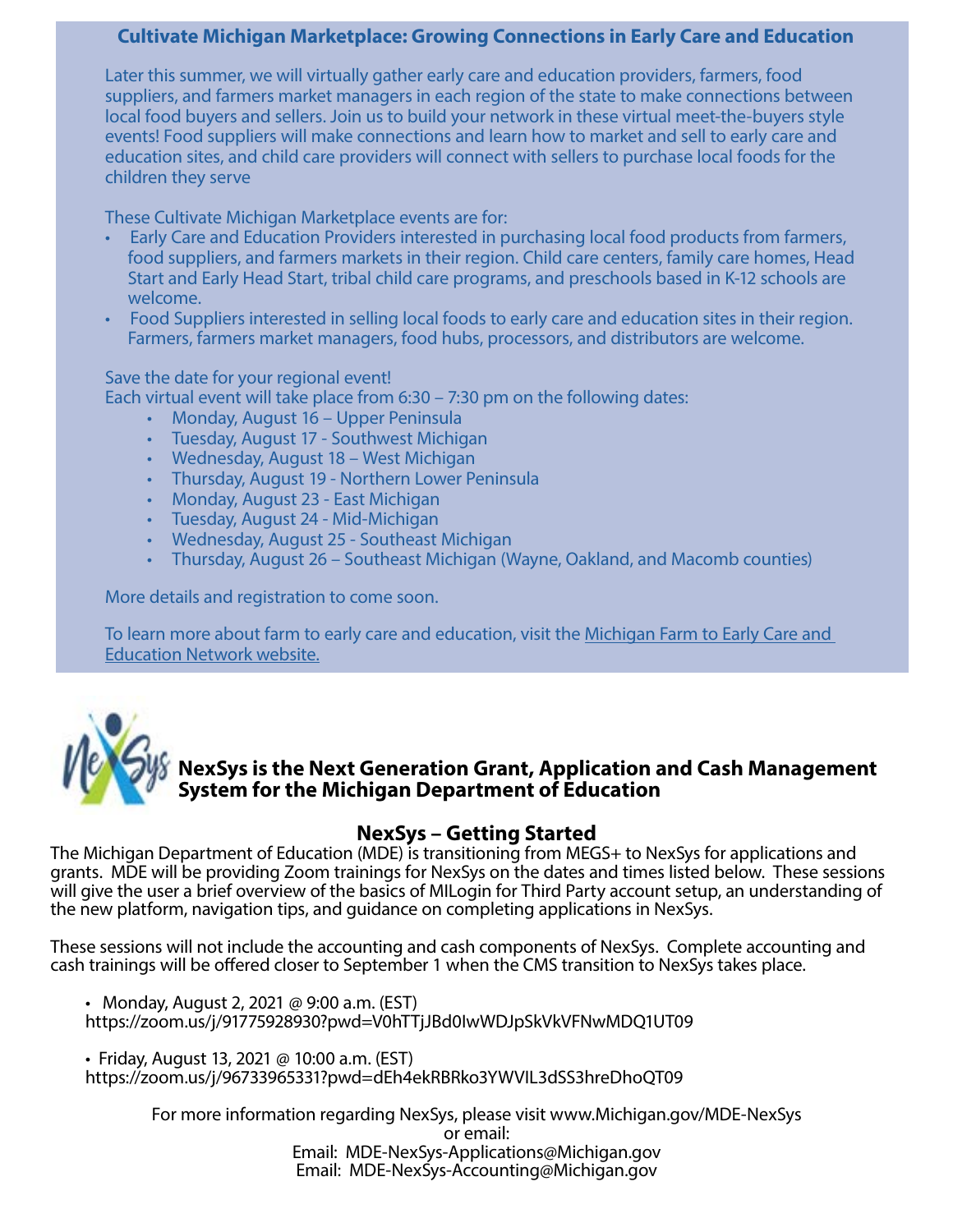## **CACFP Halftime: Thirty on Thursdays Training Webinars**

#### **Meal Service and Menu Planning webinar links:**

**Menu Planning training:** <https://www.fns.usda.gov/tn/thirty-thursday-menu-planning-cacfp-halftime>

**Healthy Cooking training:** https://www.fns.usda.gov/tn/methods-healthy-cooking-cacfp-halftime

**Offer versus Serve training:** <https://www.fns.usda.gov/tn/halftime-cacfp-offer-versus-serve>

**Nutrition facts label training:** <https://www.fns.usda.gov/tn/using-nutrition-facts-label-cacfp-webinar>

**Mealtime for Toddlers training: h**ttps://www.fns.usda.gov/tn/mealtimes-toddlers-cacfp-halftime

**Serving Milk in CACFP training:** [https://www.fns.usda.gov/tn/thirty-thursdays-serving-milk-cacfp](https://www.fns.usda.gov/tn/thirty-thursdays-serving-milk-cacfp-halftime)[halftime](https://www.fns.usda.gov/tn/thirty-thursdays-serving-milk-cacfp-halftime)

**Meat and Meal Alternatives for breakfast training:** [https://www.fns.usda.gov/tn/halftime-cacfp](https://www.fns.usda.gov/tn/halftime-cacfp-serving-meat-and-meat-alternatives-breakfast)[serving-meat-and-meat-alternatives-breakfast](https://www.fns.usda.gov/tn/halftime-cacfp-serving-meat-and-meat-alternatives-breakfast)

**Serving Cereal with Lower Sugar training:** [https://www.fns.usda.gov/tn/thirty-thursdays-choose](https://www.fns.usda.gov/tn/thirty-thursdays-choose-breakfast-cereals-lower-added-sugars)[breakfast-cereals-lower-added-sugars](https://www.fns.usda.gov/tn/thirty-thursdays-choose-breakfast-cereals-lower-added-sugars)

**Serving Yogurt with Lower Sugar training:** [https://www.fns.usda.gov/tn/choose-yogurts-are-lower](https://www.fns.usda.gov/tn/choose-yogurts-are-lower-added-sugars-cacfp-halftime)[added-sugars-cacfp-halftime](https://www.fns.usda.gov/tn/choose-yogurts-are-lower-added-sugars-cacfp-halftime)

**Serving Vegetables training:** https://www.fns.usda.gov/tn/serving-vegetables-cacfp-halftime

### **CACFP Infant Training we[binar links:](https://www.fns.usda.gov/tn/serving-vegetables-cacfp-halftime)**

**Support breastfeeding infants training:** [https://www.fns.usda.gov/cacfp-halftime-how-support](https://www.fns.usda.gov/cacfp-halftime-how-support-breastfeeding-cacfp)breastfeeding-cacfp

**Feeding Infants 0 to 5 months training:** [https://www.fns.usda.gov/tn/webinar-6-feeding-infants-0-5](https://www.fns.usda.gov/tn/webinar-6-feeding-infants-0-5-english) [english](https://www.fns.usda.gov/tn/webinar-6-feeding-infants-0-5-english)

**Feeding Infants starting solid food training:** [https://www.fns.usda.gov/tn/halftime-cacfp-feeding](https://www.fns.usda.gov/tn/halftime-cacfp-feeding-infants-starting-solids)infants-starting-solids

**How to credit store bought infant foods:**  <https://www.fns.usda.gov/tn/webinar-crediting-store-bought-combination-baby-foods-cacfp>

## **CACFP Serving Grains Training webinar links:**

**CACFP Grains Ounce Equivalents:** [https://www.fns.usda.gov/tn/grains-ounce-equivalents](https://www.fns.usda.gov/tn/grains-ounce-equivalents-resources-cacfp)resources-cacfp

**[In Grained: Easy Tools to Determine Serving Amounts:](https://www.fns.usda.gov/tn/in-grained-easy-tools-determine-serving-amounts)** https://www.fns.usda.gov/tn/in-grainedeasy-tools-determine-serving-amounts

**[Crediting Single-Serving Packages of Grains in the CACFP:](https://www.fns.usda.gov/tn/crediting-single-serving-packages-grains-cacfp-webinar)** https://www.fns.usda.gov/tn/creditingsingle-serving-packages-grains-cacfp-webinar

**Grain [based desse](https://www.fns.usda.gov/tn/halftime-adding-whole-grains-your-menu)rts training:** [https://www.fns.usda.gov/tn/thirty-thursdays-grain-based-desserts](https://www.fns.usda.gov/tn/thirty-thursdays-grain-based-desserts-cacfp)[cacfp](https://www.fns.usda.gov/tn/thirty-thursdays-grain-based-desserts-cacfp)

**Adding whole grains to your menu training:** [https://www.fns.usda.gov/tn/halftime-adding-whole](https://www.fns.usda.gov/tn/halftime-adding-whole-grains-your-menu)[grains-your-menu](https://www.fns.usda.gov/tn/identifying-whole-grain-rich-foods-cacfp-part-1) 

**Identifying whole rich grains training-Part 1:** [https://www.fns.usda.gov/tn/identifying-whole-grain](https://www.fns.usda.gov/tn/identifying-whole-grain-rich-foods-cacfp-part-1)[rich-foods-cacfp-part-1](https://www.fns.usda.gov/tn/identifying-whole-grain-rich-foods-cacfp-part-2)

**Identifying whole rich grains training-Part 2:** [https://www.fns.usda.gov/tn/identifying-whole-grain](https://www.fns.usda.gov/tn/identifying-whole-grain-rich-foods-cacfp-part-2)[rich-foods-cacfp-part-2](https://www.fns.usda.gov/tn/using-wic-food-list-identify-creditable-foods-cacfp-halftime) 

**WIC Food List identifying CACFP creditable foods:** [https://www.fns.usda.gov/tn/using-wic-food-list](https://www.fns.usda.gov/tn/using-wic-food-list-identify-creditable-foods-cacfp-halftime)identify-creditable-foods-cacfp-halftime